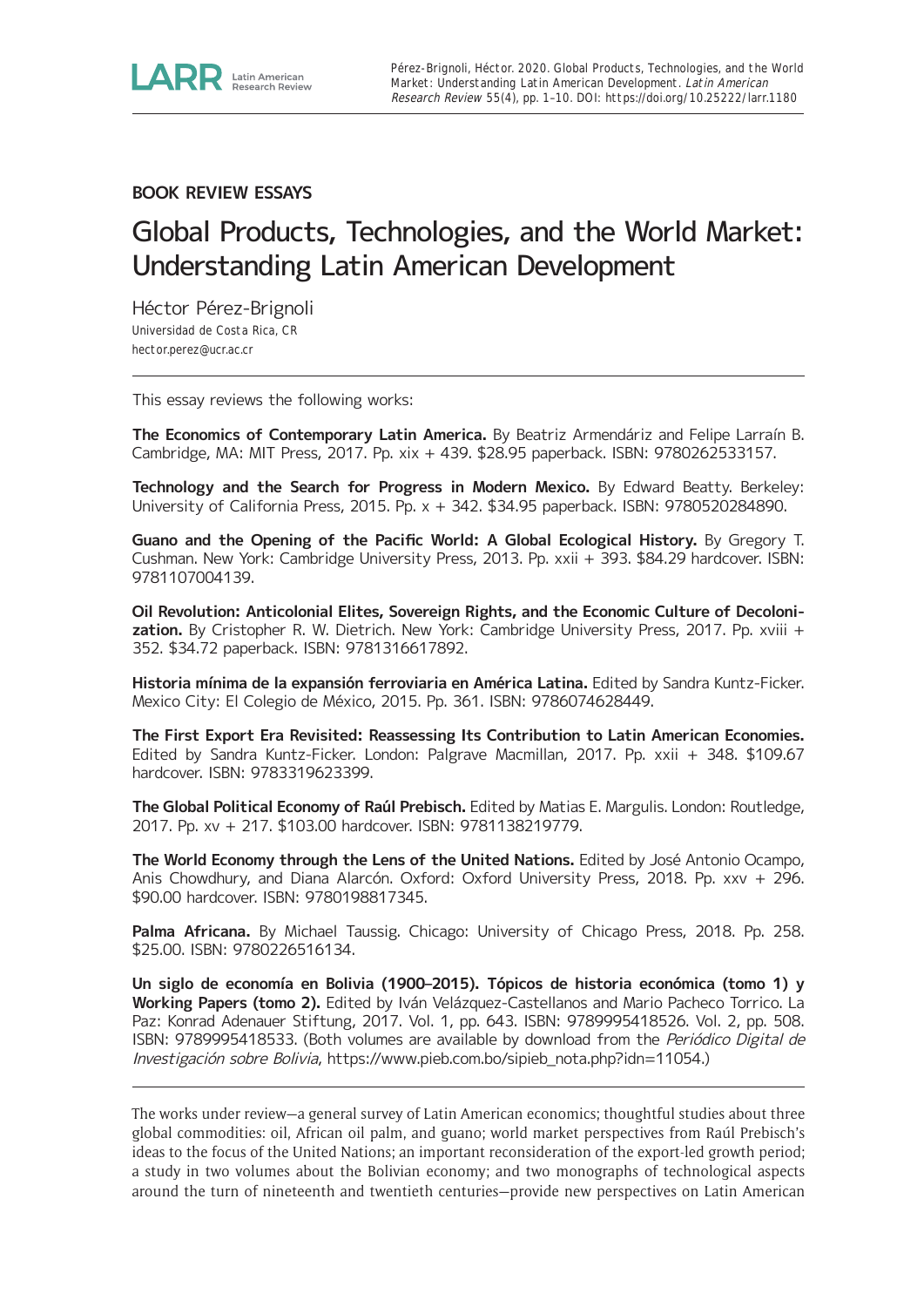economic history, including new sets of data and analytical considerations about economic development challenges and possibilities. In this review essay I will try to give an idea of the basic findings and main contributions.

Systematic reflection on the economic development of Latin America started with the Comisión Económica para América Latina (CEPAL).<sup>1</sup> Two of the books under review specifically explore this perspective: one dealing with Prebisch's ideas and career, and the other focusing on the United Nations economic worldview in which Prebisch's influence was very important. Moreover, any consideration on the export-led model of growth and import-substituting industrialization cannot avoid reference (positive or negative) to CEPAL's contribution to opening a new path for Latin American economic history, which remains a major landmark in the field.

*The World Economy through the Lens of the United Nations*, edited by Jose Antonio Ocampo, Anis Chowdhury, and Diana Alarcón, presents an analytic panorama of the world economy from the postwar to the present day. The analysis is mainly grounded in the UN's annual *World Economic and Social Survey*. Chapter 1 of the book (Chowdhury and Ocampo) gives a general view of the main issues, while chaps. 2 to 9 deploy a more detailed analysis by periods. Chapter 10 (Chowdhury) reprises the role of the United Nations in the theory and practice of development, adding important texts beyond the *World Economic and Social Survey* (the *Survey*). The *Survey* includes a general view of the year, dividing the presentation into developed countries, central organized economies (until 1991), and developing countries, while emphasizing the general trends of the international economy and including a considerable amount of statistics. Throughout the years, the *Survey* introduced new concepts and discussion about the theme of development: first, the idea that development implies not only growth but also structural change; later, the concept of sustainable development and the notion that the path to economic development is not unique but is shaped in each country by cultural and institutional aspects and the availability of resources and technologies. Toward 1970 the *Survey* introduced new indicators of well-being that led to the Human Development Index of the United Nations (since 1990) and the dollar-a-day international poverty line promoted by the World Bank. In 1986, during the debt crisis, the *Survey* introduced the important concept of net transfer of resources, defined as net capital flows minus net factor income, to measure resource flows to developing countries. Thus, on many issues, the *Survey* was ahead of the curve; however, on some issues such as gender, the particularities of small economies (mainly islands), and plurilateral trade agreements, the *Survey*'s account was belated.

Its contribution to big economic debates was also very important: the international political economy, terms of trade and transfer of resources, the problem of balanced economic growth, stabilization and growth, fiscal and monetary policies, and income distribution. On each of these subjects, the *Survey* included original perspectives, contrasting current ideas coming from the developed world with the experience and challenges provided by the underdeveloped world and sometimes the planned economies. The *World Bank Annual Report*s came much later, in 1978, while the IMF reports did not include the former Soviet Union and other centrally planned economies. In the mid-1970s the United Nations reports notably expanded the subject toward human development, sustainability, equity, and social justice. Later gender was also added. The neoliberal triumph first materialized in the policies of Thatcher and Reagan, which tried to cope with the stagflation that affected developed countries after 1973, and later the fall of the Berlin Wall and the collapse of the Soviet Union signaled the end of the influence of United Nations thinking on economics. In the new context of globalization, new themes and emphases colored the intellectual horizon.

For a full understanding of the United Nations view some institutional aspects should also be considered. First, it organized an international system of comparative statistics, particularly in the field of national accounts and demography, including several yearly publications. Second, it developed techniques of demographic estimation using models like stable populations and techniques of indirect demographic estimation, training many specialists in the field of demography and supporting (at the country level) the production of census and vital statistics.

Beyond the *Survey* and its institutional achievements, the United Nations published three texts that had a huge impact on thinking and reflections on economic growth and development, considered in full detail by Chowdhury in chapter 10.<sup>2</sup> Certainly, these documents marked the golden age of the intellectual

<sup>1</sup> The Comisión Económica para América Latina (Economic Commission for Latin America, ECLA), was created by the United Nations in 1949. Raúl Prebisch was its first executive secretary and his ideas shaped the institution during the 1950s and 1960s.

<sup>2</sup> John Maurice Clark, Arthur Smithies, Nicholas Kaldor, Pierre Uri, and Ronald Walker, *National and International Measures for Full Employment* (Lake Success: United Nations Dept. of Economic Affairs, 1949); Alberto Cortez, D. R. Gadgil, George Hakim, Arthur W. Lewis, and Theodore Schultz, *Measures for the Economic Development of Underdeveloped Countries* (New York: United Nations, 1951), and Raúl Prebisch, *The Economic Development of Latin America and Its Principal Problems* (Lake Success: United Nations Dept. of Economic Affairs, 1951).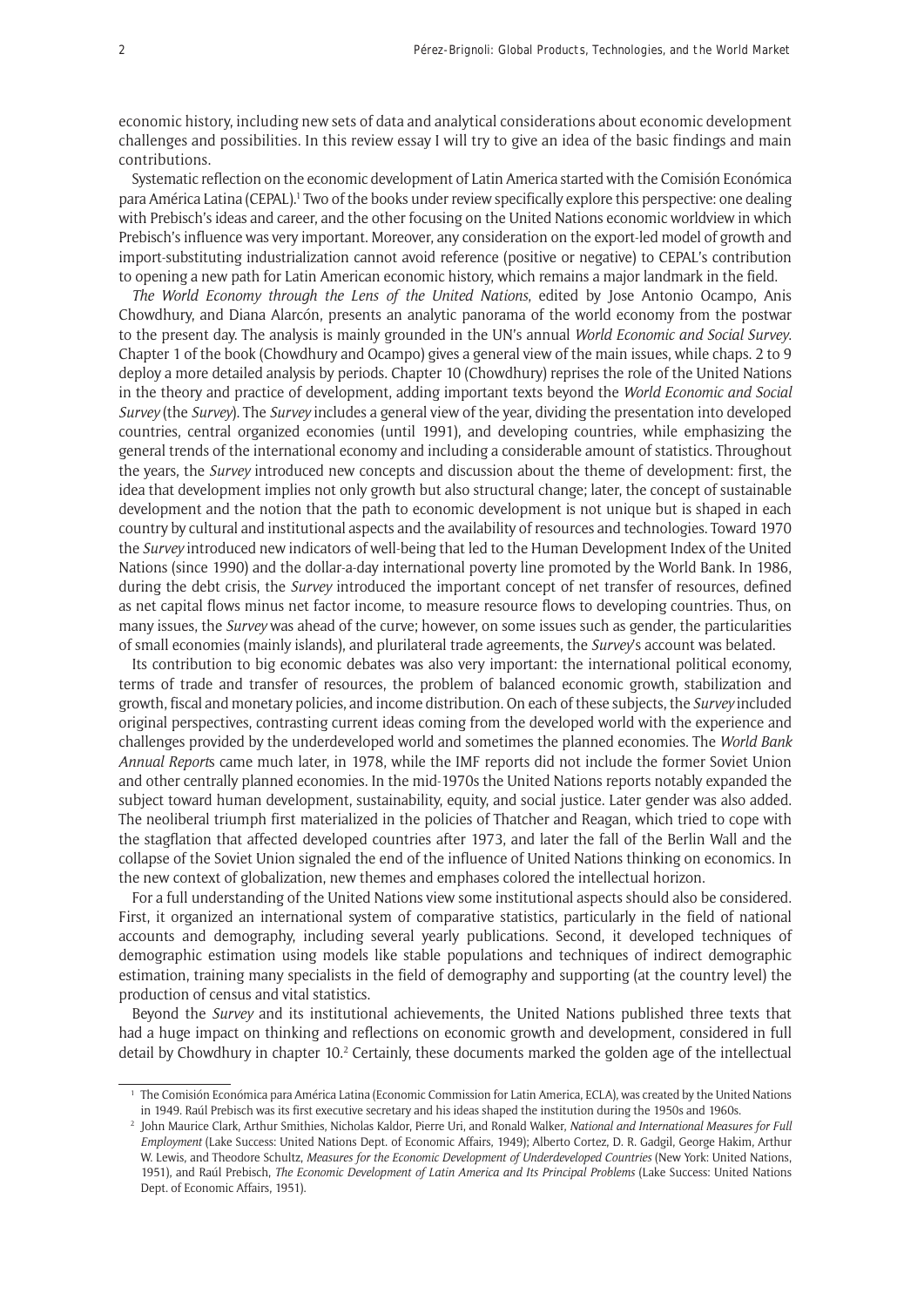influence of the United Nations. The first report focused mostly on developed countries; the second dealt with underdevelopment. A basic feature of the second report is emphasis on the shortage of capital together with institutional and social aspects, including land reform, the need for mass education and literacy, and even the psychological and social prerequisites of progress. In many fields both documents deploy a rich array of ideas that will be present in discussions for the next fifty years.

The third document, based on the Latin American experience, was written by Raúl Prebisch, then executive secretary of the recently created Economic Commission of Latin America (ECLA/CEPAL). Prebisch introduced some basic concepts used during the following decades: center or core/periphery; the secular deterioration of terms of trade operating against the countries that export primary commodities;<sup>3</sup> and import-substituting industrialization (ISI) as a necessary policy under nation-state leadership to guarantee Latin American development after 1930. Chowdhury also considers some shortcomings in Prebisch's document, particularly the lack of social and cultural aspects: no attention was given to land reform and agrarian backwardness or to illiteracy in rural areas. In my view, the reason for these shortcomings is probably Prebisch's experience centered on the Argentinian case.

In sum, this book provides a rich and balanced analysis of the United Nations' contribution to the understanding of the world economy, including a consideration of the main trends of economic thinking during the last seventy years.

Prebisch's work is systematically studied in a recent book edited by Matias Margulis, *The Global Political Economy of Raúl Prebisch*. I will consider this effort together with the exhaustive biography of Prebisch (1901–1986) by Edgar J. Dosman published in 2008.<sup>4</sup> The book edited by Margulis comes from two academic conferences, the first in Buenos Aires (2014) and the second in Atlanta (2016). The first part includes four chapters about Prebisch's works and the conceptualization of global political economy; the second part (three chapters) is oriented to power and resistance in the face of globalization; the third and last part reprises some of Prebisch's ideas that could be useful to analyze structural change in the twenty-first century. The originality of Prebisch's thinking is evaluated in relation to development policies in Latin America, particularly in the 1950s and 1960s, and later his contributions to building a new international economic order; the evaluation also includes the institutional practice of ECLA and the United Nations Conference on Trade and Development (UNCTAD).

The main thesis of the book is that Prebisch's ideas and contributions have been neglected and in a way "peripheralized" in relation to the "global political economy." In Margulis's view, Prebisch's thinking is still very valuable and is not only a dated chapter in the history of ideas. Today misrepresentation of Prebisch's ideas includes a negative and simplified view of the state-led import-substituting industrialization (ISI) process.<sup>5</sup> Certainly, Prebisch was not responsible for bad economic policies that did not permit the recently industrialized countries to enter an export-led growth phase based in manufacturing. According to Margulis, the ISI era remains "one of the few periods in which large numbers of developing countries were able to successfully narrow the economic gap with the West" (7). In terms of theory, Prebisch's thinking was distant from the neoclassical school as well as from Marxist economics; he always called for a Latin American perspective and avoided universalist pretensions that ignore the periphery (58). What I miss in this book is a full consideration of Prebisch's last and difficult book, *Capitalismo periférico*, published in 1981.<sup>6</sup> Here Prebisch proposed a "theory of transformation" to achieve development targets; the state should regulate the process of accumulation and distribution while the market would secure economic, social, and ecological efficacy. The proposal combines socialism and liberalism and pays much attention to power relationships, the political game, and the social structure.<sup>7</sup>

Nobody doubts the originality of Prebisch's ideas and the major intellectual impact of so-called CEPAL structuralism. But what about the relationships between historical reflections and economic evolution? This is important to clarify the impact of CEPAL structuralism on Latin American economy history as a discipline. $8$ 

<sup>3</sup> See Joseph L. Love, "Raúl Prebisch and the Origins of the Doctrine of Unequal Exchange," *Latin American Research Review* 15, no. 3 (1980): 45–72. Hans Singer, a German-British economist who worked at the United Nations, developed ideas similar to the Prebisch thesis; see Hans Singer, "The Distributions of Gains Between Investing and Borrowing Countries," *American Economic Review* 40, no. 2 (1950): 473–485.

<sup>4</sup> Edgar J. Dosman, *The Life and Times of Raúl Prebisch, 1901–1986* (Montreal: McGill-Queens's University Press, 2008).

<sup>5</sup> In some ways the book by Armendáriz and Larraín, considered later in this review, is a good example of this view.

<sup>6</sup> Raúl Prebisch, *Capitalismo periférico: Crisis y transformación* (Mexico City: Fondo de Cultura Económica, 1981).

<sup>7</sup> See Joaquim Miguel Couto, "O pensamento desenvolvimentista de Raúl Prebisch," *Economia e Sociedade* 16, no. 1 (2007): 45–64.

<sup>8</sup> As is well known, the publication of Celso Furtado, *La economía latinoamericana: Desde la conquista ibérica a la Revolución Cubana* (Mexico City: Siglo XXI, 1969; English translation, Cambridge University Press, 1970), marked a watershed in the field.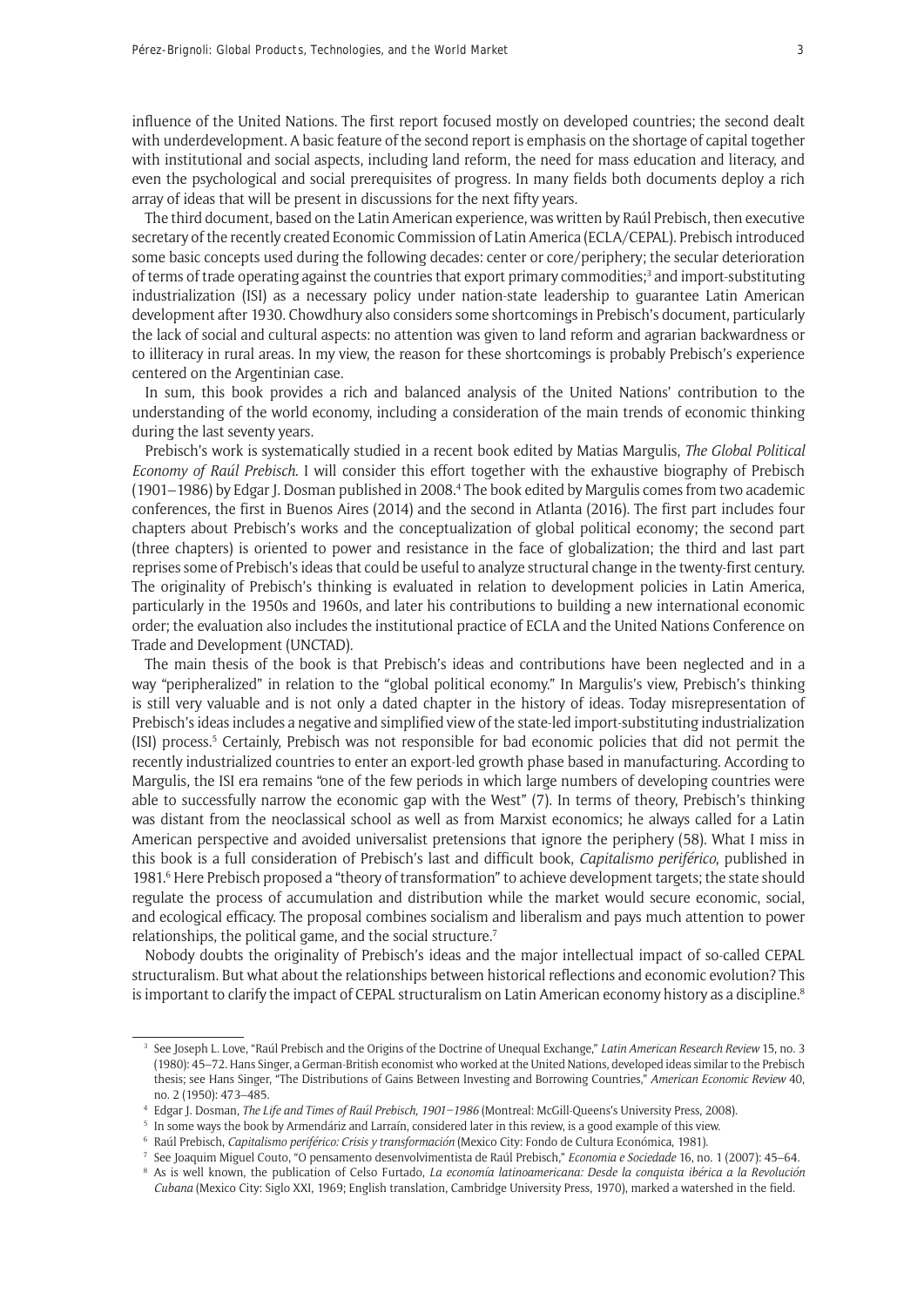The focus of Prebisch's famous 1949 article was analytical and synchronic; it proposed a scheme to understand center-periphery relations after the 1930s crisis. Empirical evidence was based on the available statistics of international trade and Prebisch's deep knowledge about the evolution of the Argentinian economy. At this point, we have to consider the staff gathered by Prebisch at the CEPAL headquarters in Santiago de Chile, which included economists such as Celso Furtado, Juan Noyola Vázquez, Aníbal Pinto, Jorge Ahumada, and Osvaldo Sunkel, and later sociologists such as José Medina Echavarría and Fernando Henrique Cardoso. Let me summarize some important contributions at the crossroads of economics, history, and sociology. Celso Furtado (1920–2004) had a deep historical perspective of the Brazilian economy developed after law studies in Brazil and a doctoral dissertation in economics presented in Paris in 1948; this text was the basis of his later, classical book *Economic Formation of Brazil*, published by Furtado in 1959.9 Furtado was looking for answers to economic questions using historical experience; his method was designed "to bring together the global vision of history with economic analysis."10 Furtado identified the growth export cycles of the Brazilian economy (brazilwood, sugar, gold, and coffee), ending with the process of industrialization and the challenge of modern economic development. Furtado's thinking was influenced by readings of Marx, Weber, Schumpeter, Keynes, and Mannheim, in addition to French existentialism and the experience of postwar European reconstruction. Later, in 1958, Cambridge University gave him the opportunity to participate in seminars with Nicholas Kaldor, Joan Robinson, Piero Sraffa, J. E. Meade, and Richard Kahn. In other words, Furtado brought a historical vision to center-periphery relationships grounded in the Brazilian experience from the colonial times to the 1950s. During the eight years (1950–1957) Furtado worked at CEPAL, he was Prebisch's right-hand man in the preparation of the economic surveys of Latin American countries, which gathered an amazing number of statistics and were the basis of diagnostics and economic policy recommendations.

Another important intellectual influence in the CEPAL at that time came from José Medina Echavarría, a Spanish sociologist first exiled in Mexico and Puerto Rico and in 1952 incorporated in the CEPAL team. Medina introduced the sociology of modernization through Max Weber's thinking and works. Medina had a deep knowledge of Weber's ideas, and he was responsible of the Spanish translation of *Economy and Society*, Weber's magnum opus published in Mexico in 1944.<sup>11</sup> That means that the sociology of modernization was not coming from the schematic and somewhat simplistic versions elaborated by the Anglo-Saxon sociologists and social psychologists. Later, Fernando Henrique Cardoso, a young and brilliant Brazilian sociologist from the University of São Paulo, joined CEPAL (1964–1967) and published, in collaboration with the Chilean sociologist Enzo Faletto, a short but very important essay: *Dependency and Development in Latin America*. 12 Main innovations of the essay were a political definition of dependency and the idea that to understand the process of development, a historical approach to each case was necessary at national, international, and regional scales. The essay showed how economic dependency (center-periphery asymmetrical relations) was embodied in social class interests and conflicts, using a kind of ideal type following Weber's model. The essay proposed a set of hypotheses about the shape of the state and the incorporation of middle sectors and workers to the political arena. The point of departure was the distinction between two cases in export economies: first, ones where export production remained under national control or export production came under foreign control; the second situation was considered to be enclave economies, following the model of oil extraction and banana plantations. From this basic distinction the different articulation of social forces could be understood, particularly during the process of industrialization and urbanization. It was formulated as a set of hypotheses in order to guide future research. Obviously it was not an explanation or prediction; this important point has not been always well understood.

Summing up, Prebisch's analytical focus on Latin American development was extended by Celso Furtado to economic history and later by Medina Echavarría and Fernando Henrique Cardoso to social structure, social change, and the political arena. The challenge of development was at the center of the social sciences debates and soon became a hot topic not only in intellectual discussions but also in politics, public opinion, and even among religious voices.

<sup>9</sup> Celso Furtado, *Formação econômica do Brasil* (Rio de Janeiro: Editôra Fundo de Cultura, 1959).

<sup>10</sup> Celso Furtado, *La fantasia organizada*, translated by Eleonora Osta Ptak (Buenos Aires: EUDEBA, 1988), 180.

<sup>&</sup>lt;sup>11</sup> The second edition, following the fourth German edition, revised and augmented, was published in 1956. As in 1944, Medina wrote the Spanish presentation and led the team of translators hired by Fondo de Cultura Económica, the Mexican publisher of the two volumes. The 1944 Spanish edition of the work was the first foreign translation of the work, well ahead the English partial edition of Talcott Parsons (1947) and the French translation (1971).

 $12$  In 1967 the essay circulated as a working paper; in 1969 it was published as a book in Mexico by Siglo XXI Editores; translation to many languages followed. The essay had ample diffusion and was used and discussed during almost twenty years in Latin American universities.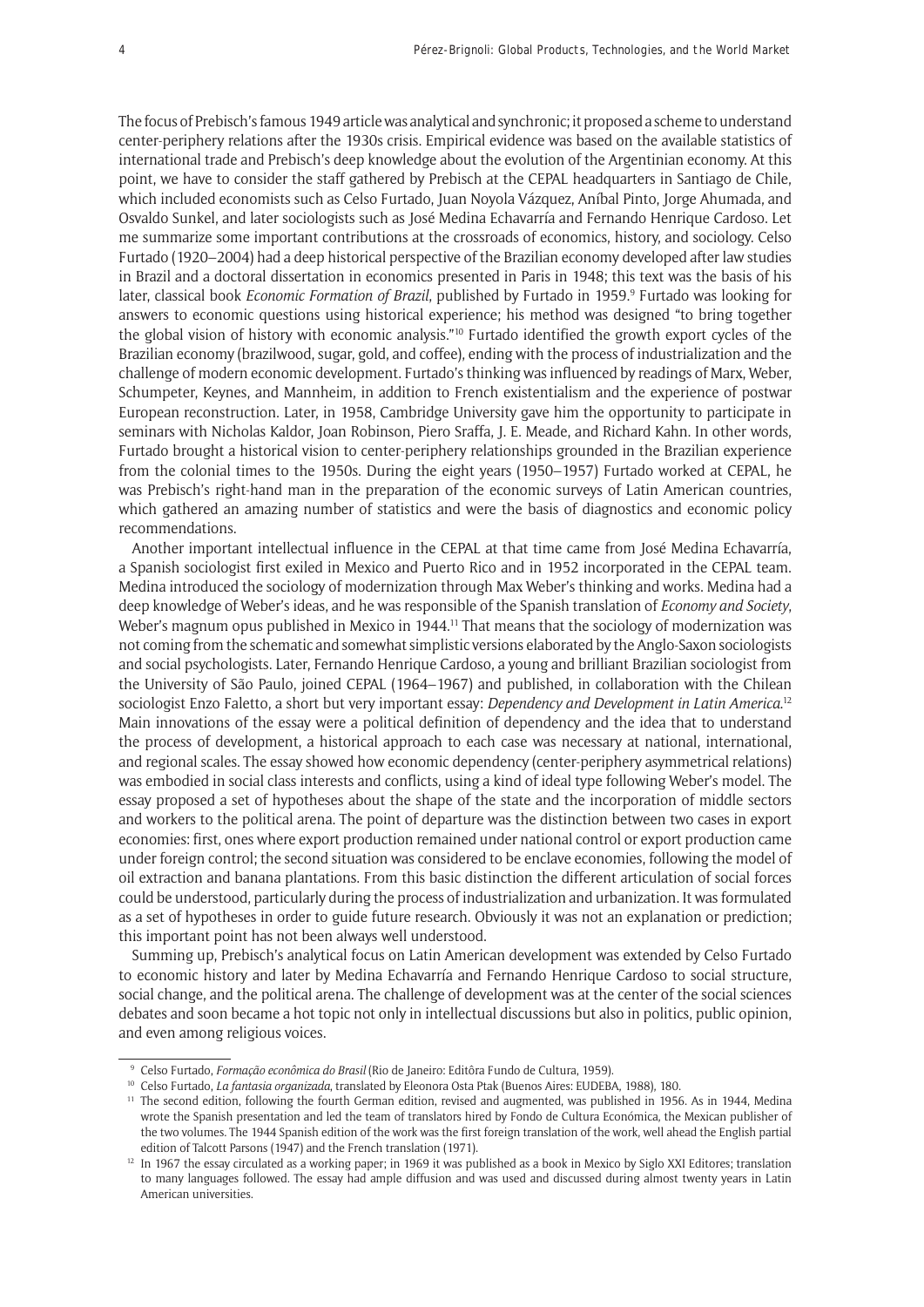After the Cuban Revolution (1959) a new interpretation of economic dependency arose grounded in a neo-Marxist approach that spread in the 1960s and 1970s. Authors such as André Gunder Frank, Theotonio Dos Santos, Ruy Mauro Marini, and Vania Bambirra were among the most conspicuous representatives. The title of a famous Dos Santos opuscule was particularly illustrative: *Socialism or Fascism: A Latin American Dilemma*. 13 For these authors, the possibilities of capitalist development were blocked and the horizon extended from the Cuban Revolution to the Chilean socialist experiment led by Salvador Allende (1970–1973). In economic and political terms, this approach was not related to the CEPAL ideas. Even if center-periphery relationships were also an aspect of this interpretation, the core of the neo-Marxist focus were imperialism, colonialism, and the permanent exploitation and plunder of wealth and natural resources from the poor countries.

Prebisch's thinking is also very present in *Oil Revolution*, Christopher Dietrich's rigorous study of oil and the economic culture of decolonization. The work covers the period 1949–1977 but the scope is certainly larger. Dietrich studies the formation of anticolonial elites in the countries that produce and export oil as they reached an increasing consciousness of sovereign rights and established the Organization of Petroleum Exporting Countries (OPEC) in 1960. The context of these elites' formation included national internal factors and the academic environment in philosophy, history, law, and social sciences in England, France, and the United States, as well as the thinking of the United Nations, particularly through authors and actors such as Prebisch and Gunnar Myrdal. The elites' effort, supported by nationalistic movements conducted by leaders like Gamal Abdel Nasser, attempted first to renegotiate oil contracts and concessions and later to increase international oil prices. The success of OPEC and the surge of oil prices from 1973 provoked a world crisis in energy resources. In his conclusion, focused on the later path of events, Dietrich shows how the fabulous surplus of petroleum rent ended because of the financial system, in the hands of the big international banks of London and New York. The huge expectations of development imagined by the anticolonial elites in the end failed to materialize. The fast growth of oil prices provoked a deep fissure in the movement of nonaligned countries of the Third World; poor countries that depended on oil imports were seriously affected. The attempts to establish a compensation fund, promoted by the United Nations with the active participation of Prebisch, ended in an almost complete failure. The underdeveloped countries remained under pressure from the international banks and institutions such as the World Bank and the International Monetary Fund: this was the prelude to the devastating debt crisis of the 1980s. The title of Dietrich's conclusion is particularly expressive: "Dead by Its Own Law."

To summarize, Dietrich's thoughtful and well-researched book, organized around the "economic culture of decolonization," enlightens the case of the "oil revolution," but the focus could be certainly extended to other subjects in relationship with the rise of the Third World movements. Unfortunately Dietrich missed an important point by ignoring the neo-Marxist's approach to unequal exchange. I refer to the work of A. Emmanuel, whose formal attempt to ground the Prebisch-Singer thesis in Marxist terms was very influential on Samir Amin, André Gunder Frank, and Oscar Braun, among many other leftist thinkers.14

*The First Export Era Revisited: Reassessing its Contribution to Latin American Economies*, edited by Sandra Kuntz-Ficker, is an important contribution to the understanding of Latin American export economies. As Kuntz-Ficker explains in the introduction, one of the purposes of the survey is to search for indicators to measure exports' impact at different levels. The chapters that follow consider Argentina (1875–1929), Bolivia (1870–1950), Brazil (1822–1913), Chile (nitrates, 1880–1930), Colombia (1870–1929), México (1870–1929), and Peru (1830–1930). The last chapter, by the editor, shows the main findings, proposes a preliminary balance, and concludes:

Contrary to the conventional view, export-led growth during the first globalization was not an overall negative experience. In all the countries under analysis, export expansion brought about a more productive use of resources, the construction of infrastructure, booming public finances, stronger internal markets, economic recovery, and growth. There is no evidence that the previous trajectory would have given better results in the midterm, and there is no case in which the path followed led to a worse situation. … [However] it is clear that outward development was not equally positive for all Latin American countries. (313)

<sup>13</sup> Theotonio Dos Santos, *Socialismo o fascismo: Dilema latinoamericano* (Santiago de Chile: Ediciones Prensa Latinoamericana, 1969).

<sup>14</sup> See Arghiri Emmanuel, *L'échange inégal: Essais sur les antagonismes dans les rapports économiques internationaux* (Paris: François Maspero, 1969); Paul A. Samuelson, "Illogic of the Neo-Marxian Doctrine of Unequal Exchange," in *Inflation, Trade and Taxes: Essays in Honor of Alice Bourneuf*, edited by David A. Belsley, Edward J. Kane, Paul A. Samuelson, and Robert M. Solow (Columbus: Ohio State University Press, 1976), 96–107; John Brolin, *The Bias of the World: Theories of Unequal Exchange in History* (Lund: Human Ecology Division, Lund University, 2007); Oscar Braun, *Comercio internacional e imperialismo* (Buenos Aires: Siglo XXI, 1973); Samir Amin, *L'accumulation à l'échelle mondiale: Critique de la théorie du sous-développement* (Dakar: IFAN, 1971).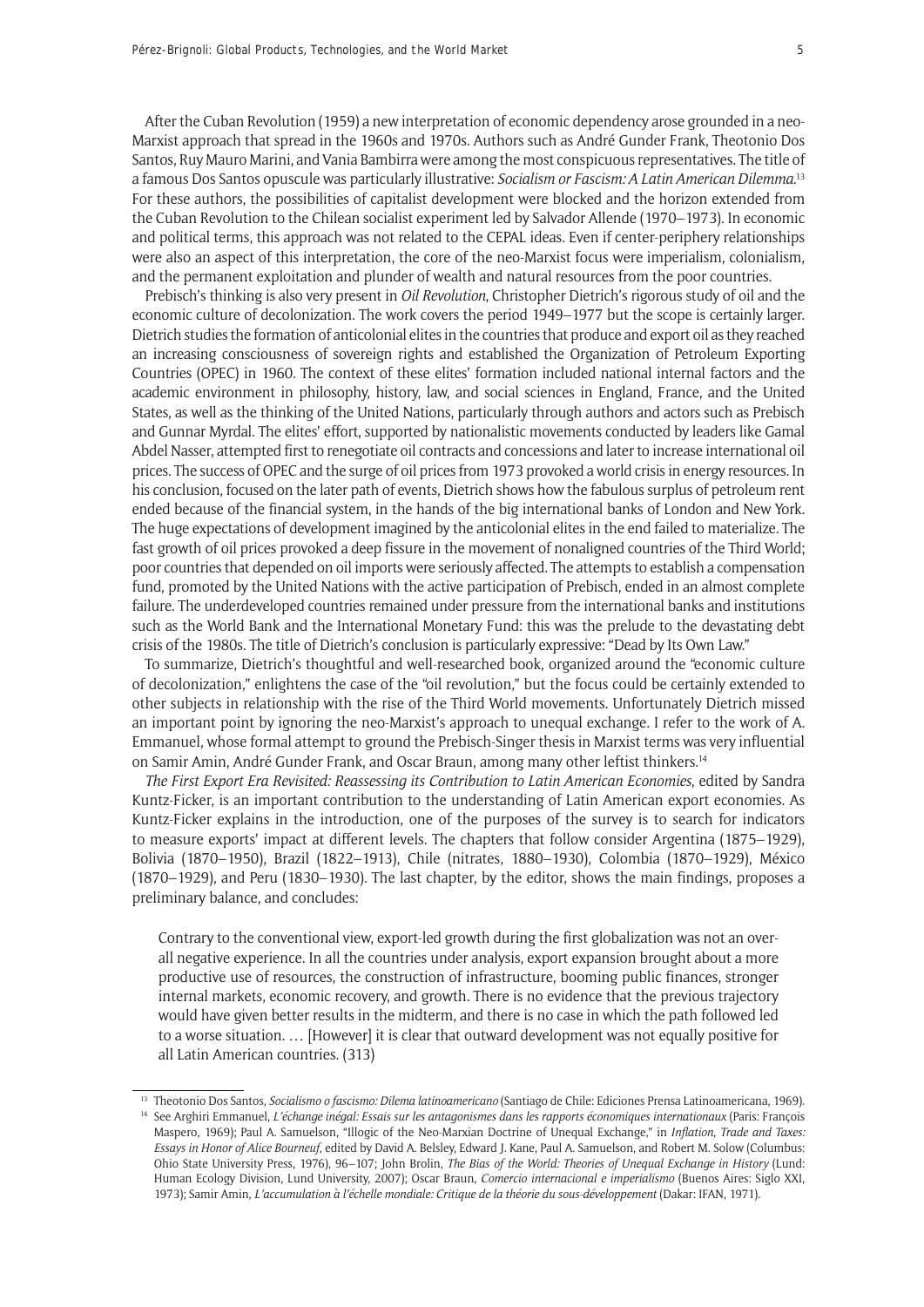After a close examination of the indicators by countries, it is stated that it would be necessary to establish the extent to which export-led growth was a better option relative to the actual alternative facing those countries that seemed to have had a poor record in export performance. However, for the moment, this exercise demands a set of comparative data that is not available. If we compare the findings and data of this book with the classical analysis of Victor Bulmer-Thomas,<sup>15</sup> it is clear that we have now a more nuanced and sophisticated approach to the subject.

At the end of the conclusion, Kuntz-Ficker returns to "two good old concepts" currently in use in relation with export-led growth. The first concerns the idea of a long-term deterioration of Latin America's terms of trade; the second refers to the notion of enclave economies. In both cases she arrives at a similar conclusion: there is no identifiable trend across countries, so it is not possible to extract generalizations; it is necessary to take a case-by-case approach. On enclaves she follows the well-known Conning and Robinson paper, published in 2008.16 More difficult to accept is the conclusion that there is no identifiable trend concerning the long-term deterioration of terms of trade; she use data for six countries (Argentina, Brazil, Chile, Colombia, Mexico, and Peru) from 1880 to 1929, coming from the preceding chapters of the book. But after the paper by Grilli and Yang published in 1988,<sup>17</sup> several contributions to the subject tell us a more complex story, showing the existence of different cycles, and in a certain way give new life to the Singer-Prebisch hypothesis.18 In spite of this caveat, this book is an important contribution to Latin American economic history; rich and valuable, it could be considered a true advance in the field.

*The First Export Era Revisited* includes a chapter on the Bolivian export sector by Jose Alejandro Peres-Cajías and Anna Carreras-Marín, which provides a detailed analysis of the sector concentrated in a few natural resources. The pessimistic view of export-led growth's effect on Bolivian development has been related to high concentration in terms of product composition, local producers, the geographical location of production, and export markets; the authors offer corrected statistical data on exports and several indicators of their impact on the national economy. They conclude that the pessimistic view should be nuanced. While high price volatility affected some periods, particularly from the 1920s to the 1930s, the contribution of the export sector to public expenditure on state building, education, and modernization cannot be neglected. Besides that, the important question is still whether there was a feasible alternative to exports as a growth engine. In the end, they formulate a set of questions and problems to be solved in future research, such as the lack of connection between the export sector and the rest of the economy. A full analysis is now urgently required showing how the different sectors of the economy were connected and how this economic structure affected (or not) incentives to private investment for diversification.

Some of these questions are addressed in the two volumes edited by Iván Velázquez-Castellanos and Mario Pacheco Torrico recently published in Bolivia, about the economic history of this country between 1900 and 2015. The books are the final product of a research project underwritten by the Konrad Adenauer Foundation and completed in 2017. In the context of a scanty bibliography, this a very welcome contribution. The first volume offers a panorama of the Bolivian economy in the twentieth century and the beginning of the twenty-first century. The chapters deal with the cycles of the world economy and the Bolivian economy, commercial patterns, agrarian structures, industrialization, transport (rail and roads), money and exchange, external debt, economic elites, instruction and public education, and demography. On each subject, the authors present the available information and describe a general overview. The second volume presents more specific subjects, including working papers on growth and development, hydrocarbons, public enterprises, inequalities and poverty, decentralization and regional autonomies, natural resources and macroeconomics, banking and financial intermediation, public finances, agriculture after 1952, the Bolivian economy from 1880 to 1910, and last, economic cycles in the twentieth century. As a whole, these two volumes establish a basic reference on the Bolivian economy during the twentieth century.

*The Economics of Contemporary Latin America*, by Beatriz Armendáriz and Felipe Larraín B., provides a survey of Latin American economies focusing on the end of the twentieth century and the first years of

<sup>15</sup> Victor Bulmer-Thomas, *The Economic History of Latin America since Independence* (New York: Cambridge University Press, 1994), 57–68.

<sup>16</sup> Jonathan H. Conning and James A. Robinson, "Enclaves and Development: An Empirical Assessment," *Studies in Comparative International Development* 44 (2009): 359–385.

<sup>&</sup>lt;sup>17</sup> Enzo R. Grilli and Maw Cheng Yang, "Primary Commodity Prices, Manufactured Goods Prices, and the Terms of Trade of Developing Countries: What Long Run Shows," *World Bank Economic Review* 2, no. 1 (1988): 1–47.

<sup>18</sup> See Bilge Erten and José Antonio Ocampo, "Super Cycles of Commodity Prices since the Mid-nineteenth Century," *World Development* 44 (2013): 14–30; José Antonio Ocampo, and Mariángela Parra-Lancourt (2010) "The Terms of Trade for Commodities since the Mid-nineteenth Century," *Revista de Historia Económica/Journal of Iberian and Latin American Economic History* 28, no. 1 (2010): 11–37.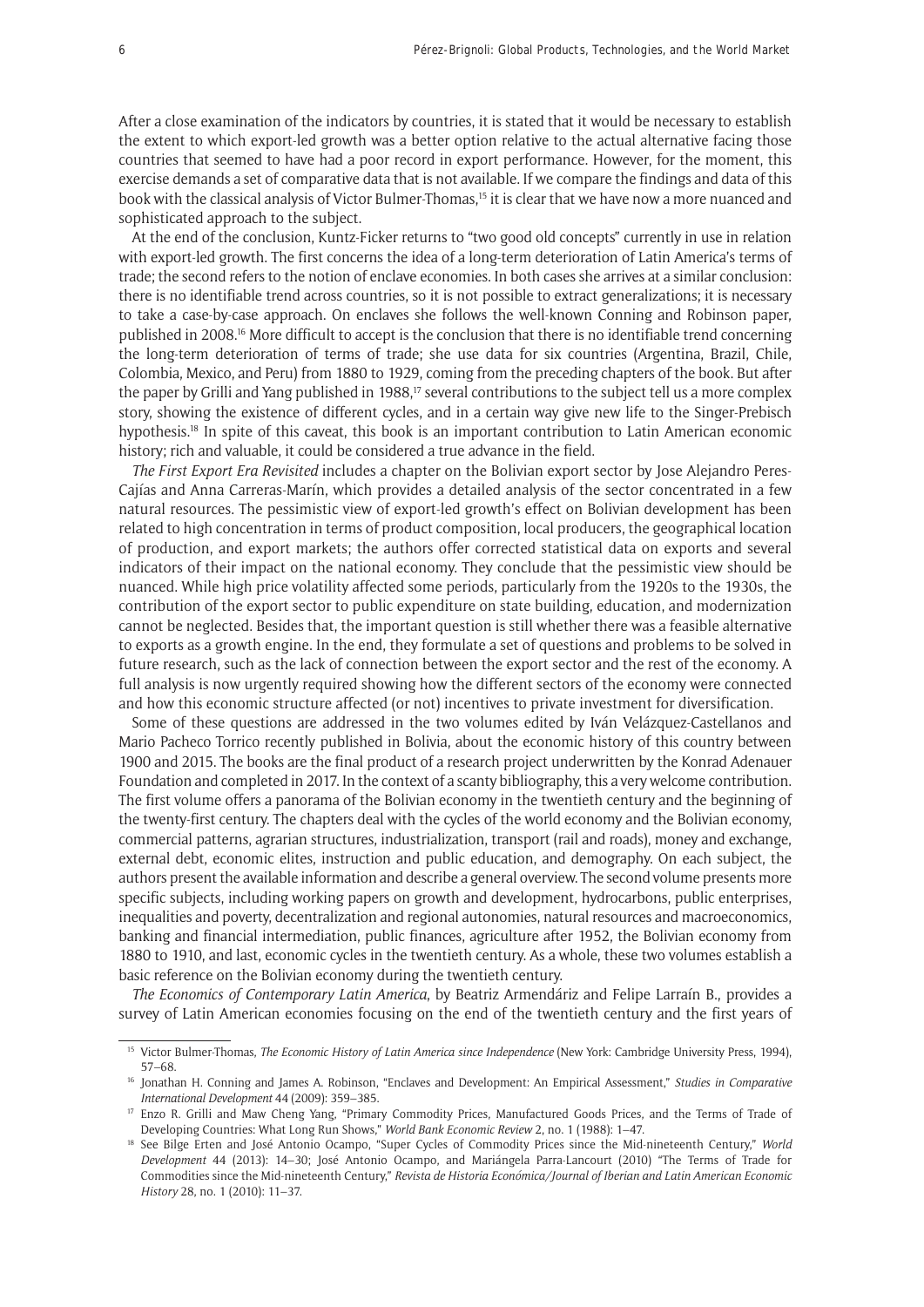the twenty-first century. The authors frame the study in a larger context, including a brief consideration of the geographical and historical bases, the export-led growth and import-substituting industrialization periods, and finally the debt crises during the so-called lost decade of the 1980s. After a hundred pages dedicated to this introduction, the book is organized in three sections: the social and political context (two chapters), macroeconomics (three chapters), and the nature of growth and development during the twentyfirst century (three chapters), with some brief concluding remarks. Each chapter includes a summary, some review questions, and further readings that will be very useful for students and teachers.

The section on social and political context approaches two subjects: poverty and inequality, presenting data for the beginning of the twenty-first century, and "the political economy of Latin American development." The persistence of poverty, in spite of temporary reductions, is related to very high levels of income concentration. The spillover effect observed at times of fast economic growth seems unable to guarantee sustained reductions in poverty levels or in inequality.

The political economy of Latin American development is actually downgraded to "macroeconomic populism." The authors follow the definition proposed by Dornbusch and Edwards in 1990, that is, populism is identified as an economic policy based in the expansion of expenditures, with strong state intervention and few concerns about inflation and fiscal deficits.<sup>19</sup> Under this umbrella a large diversity of political regimes are considered populist, from the Chile of Allende (1970–1973) to the Argentina of Hipólito Yrigoyen (1916– 1922 and 1928–1930), and including the recent cases of Venezuela (Chávez/Maduro), Ecuador (Correa), Argentina (Kirchner), and Bolivia (Morales). The value of such a passe-partout definition of populism seems to be very limited because it erase its political dimensions, including nationalism and anti-imperialism. However, I recognize the authors' effort to examine the economic aspects of a sociopolitical phenomenon like Latin American populism, of major importance but, at the same time, so elusive and misleading.

The third section of the book is dedicated to the macroeconomic aspects of Latin American economies during the twenty-first century, through fiscal policy (chap. 7), the fight against inflation (chap. 8), and the management of exchange rates (chap. 9). The approach is descriptive, with excellent data and high analytical rigor, and opens up a comparative perspective. The fourth and last section is devoted to the basic structures of growth and development in the last fifteen years. The themes explored are commerce and financial liberalization (chap. 10); labor markets, including informality and labor protection (chap. 11); and growth and development (chap. 12). The fast growth experienced between 2004 and 2014, related to high international prices in primary goods mostly exported to China, is viewed as a main result of trade and financial liberalization. The authors underline the important role of treaties like NAFTA, CAFTA, and MERCOSUR, a kind of intermediate play between multilateral openness and bilateral agreements. Because of NAFTA, Mexico has been the only country to experience a boom of exports of manufactured products, escaping a close dependency on primary goods exports. The chapter about labor markets emphasizes the weight of the informal sector and, in some countries, the steady force of organized trade unions; therefore, the segmentation of labor markets is a permanent feature, as well as the increasing participation of women in the labor force, and population aging. Because of rigidities and inequalities the labor market is the most difficult sector to reform within the neoliberal economic program, and is visualized as a very important obstacle in order to improve a favorable climate for business.

In the final chapter, the authors propose a thoughtful summary of the issues of growth and development in Latin America. Neoliberal "reforms" and trade and financial liberalization in the 1990s promoted fast growth between 2004 and 2011; however, in comparative terms, Latin American performance was behind the success of the "Asian Tigers." In a sense, it was too little, too late. But "Latin America can catch up, if better policies for growth with equity are implemented in the region's young democracies" (309). The main weaknesses of Latin America seem to be low saving rates, the curse of huge availability of natural resources (e.g., oil), and vulnerability to large and sudden fluctuations in terms of trade. Additional and very important factors are also corruption, institutional weakness, low and inefficient investments in education, and frailty of technological research.

Armendáriz and Larraín provide a careful set of data, rigorous analysis, and useful discussions; they follow the neoliberal paradigm but escape any dogmatism. Perhaps this book should be read as a companion to Luis Bértola and José Antonio Ocampo's 2012 contribution.<sup>20</sup> Bértola and Ocampo use a powerful and

<sup>19</sup> Rudiger Dornbusch and Sebastián Edwards, "La macroeconomía del populismo en la América Latina," *El Trimestre Económico* 57, no. 225 (1990): 121–162.

<sup>20</sup> Luis Bértola and José Antonio Ocampo, *The Economic Development of Latin America since Independence* (Oxford: Oxford University Press, 2012).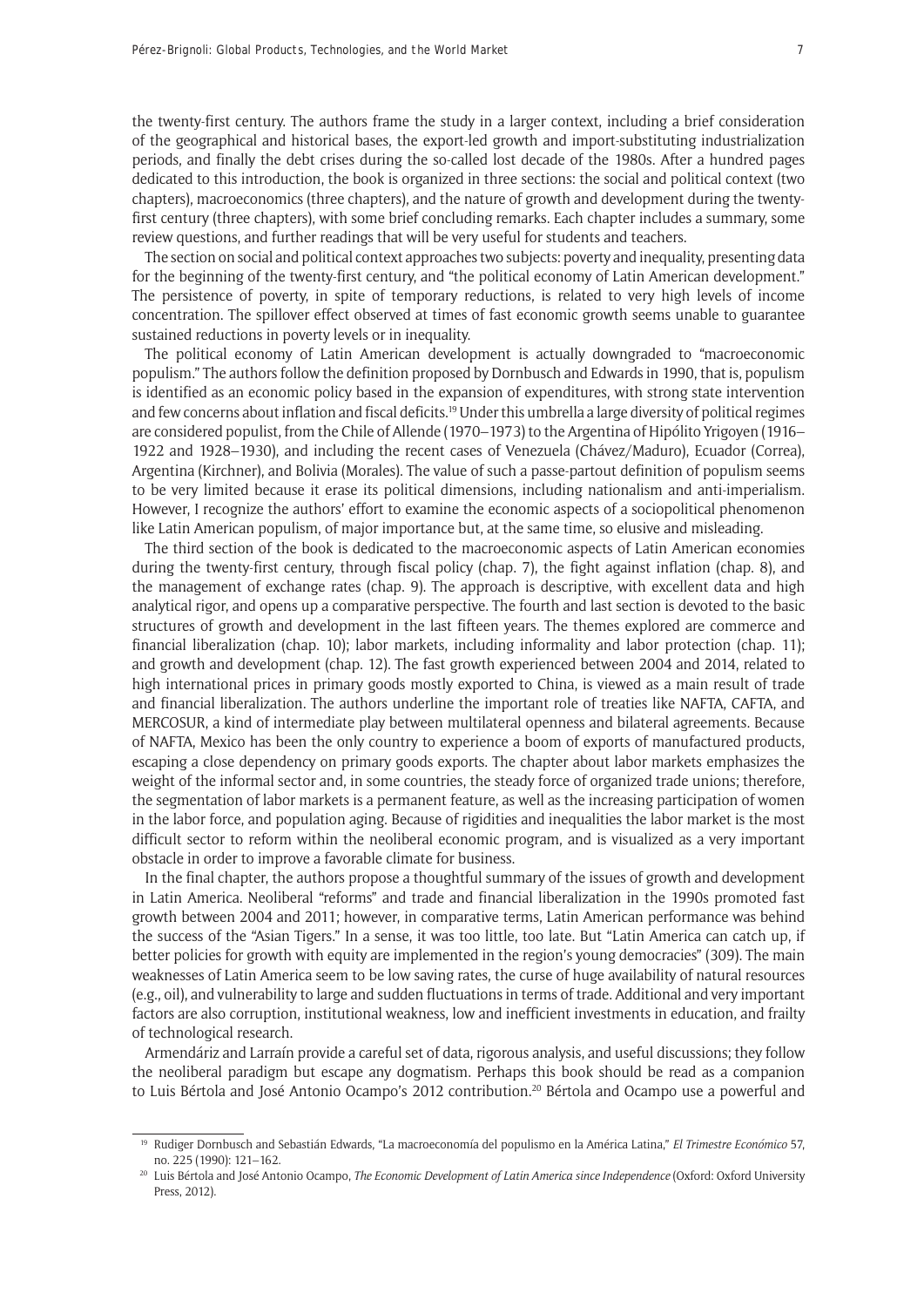modern historical approach partially grounded in CEPAL structuralism providing different views in several critical aspects. Intellectual and sincere dialogue seems to be necessary to achieve a proper understanding of contemporary Latin American economics.

African oil palm and guano do not have the strategic importance of oil. The books of Michael Taussig (*Palma Africana*) and Gregory T. Cushman (*Guano and the Opening of the Pacific World*) emphasize ecological and cultural perspectives, leaving economics as a structural background. Taussig provides a complex ethnology based on fieldwork in Colombia and Malaysia and writes in a permanent dialogue with authors such as Benjamin, Adorno and Horkheimer, Barthes, and Deleuze and Guattari. I cannot establish comparisons with the other books included in this review. In my view, Taussig's work deserves specific consideration within the intellectual field of his choice; at the end it would be necessary to ask in what sense such an approach is useful in order to get a better understanding of the Latin American present and past. My personal answer is positive but I fear that because of the language and the concepts involved the dialogue between this approach and social sciences such as economics or history would be very difficult.

Cushman adopts an ecological but global perspective combining economic, environmental, political, and cultural history, along with biology, agronomy, meteorology, and demography, among other fields of knowledge. The work shares the school of environmental history developed under the leadership of Don Worster but goes well beyond, producing a text that is original as well as a very interesting and sometimes passionate polemic. The book is centered in the Pacific Basin and the fertilizer-producing regions, such as guano-producing islands, phosphate-producing islands, formations of potassium-producing deposits, and other locations. A world map (46) provides a rapid illustration of the theme showing the huge importance of the Pacific Basin. Although guano was used since prehistoric times, the large-scale use of fertilizers only began with the European agriculture revolution and later extended to the United States, Australia, and New Zealand. This process was very complex, including interactions of environmental factors, colonization, and imperialism. Winds, microbes, other portmanteau biota, together with El Niño and La Niña meteorological events and tropical cyclones, participate in the agency of nature in the creation of the Pacific World.

Guano affected agriculture, nitrates changed chemical industry: the historical impact, according to Cushman, has been comparable to the opening of the Carboniferous system and its wealth of fossil energy; coconut oil marked another important step as a key ingredient of several leading brands of soap. In chapter 6, Cushman explores new ecological and sociopolitical relationships vis-à-vis technocratic efforts to repopulate the Peruvian coast with guano-producing birds during the 1940s and 1950s. Later, the focus is extended (chaps. 7, 8, and 9) to environmental conservationism derived from Malthusian thinking and the degradation of natural surroundings, illustrated by authors like William Vogt and Rachel Carson. The Green Revolution in Mexico and the Blue Revolution (pelagic fishing, aquaculture, and fish meal) in Peru are considered as episodes of this world trend. The final chapter is dedicated to the collision between the guano age and the atomic age. Devastation in Kiritimati (Christmas Island) as a result of atomic explosions illustrates, once again, the complex interactions between environment issues, conservation, politics, and moral responsibility.

The books of Edward Beatty (*Technology and the Search for Progress in Modern Mexico*) and Sandra Kuntz-Ficker (*Historia mínima de la expansión ferroviaria en América Latina*) explore technological transfer during export-led growth using the typical approach of economic history. Beatty studies the theme in modern Mexico during the Porfiriato (1870–1910) with three case studies: sewing machines, mass production of glass bottles, and the use of cyanide to separate gold and silver from ores. Technological transfer was limited, in the long term. The industries considered were able to massively incorporate the new technologies but also reached a ceiling because of limitations in human capital (scarcity of local personnel able to manage and repair the machines). Thus the import of qualified labor was as necessary as the import of machines. The author details in each case the variety of reasons that explain why, during the period under study, Mexico was not able to overcome this dependency or bottleneck. In consequence, technological transfer was limited to the importation of tools and machines without full assimilation by the Mexican society.

Railroads, studied in the book edited by Kuntz-Ficker, are even more problematic. The book compiles eight essays about the railroads in Mexico, Colombia, the Caribbean (with a strong emphasis on Cuba), Peru, Brazil, Uruguay, Argentine and Chile; the introduction is a comparative essay. The book gives a very welcome opportunity to assess the impact of railroads from the mid-nineteenth to the mid-twentieth century. The essays include maps, basic data about the stages of building, foreign investments and financial aspects, freights and passengers; they also explore the "social savings" due to the railroads as compared with the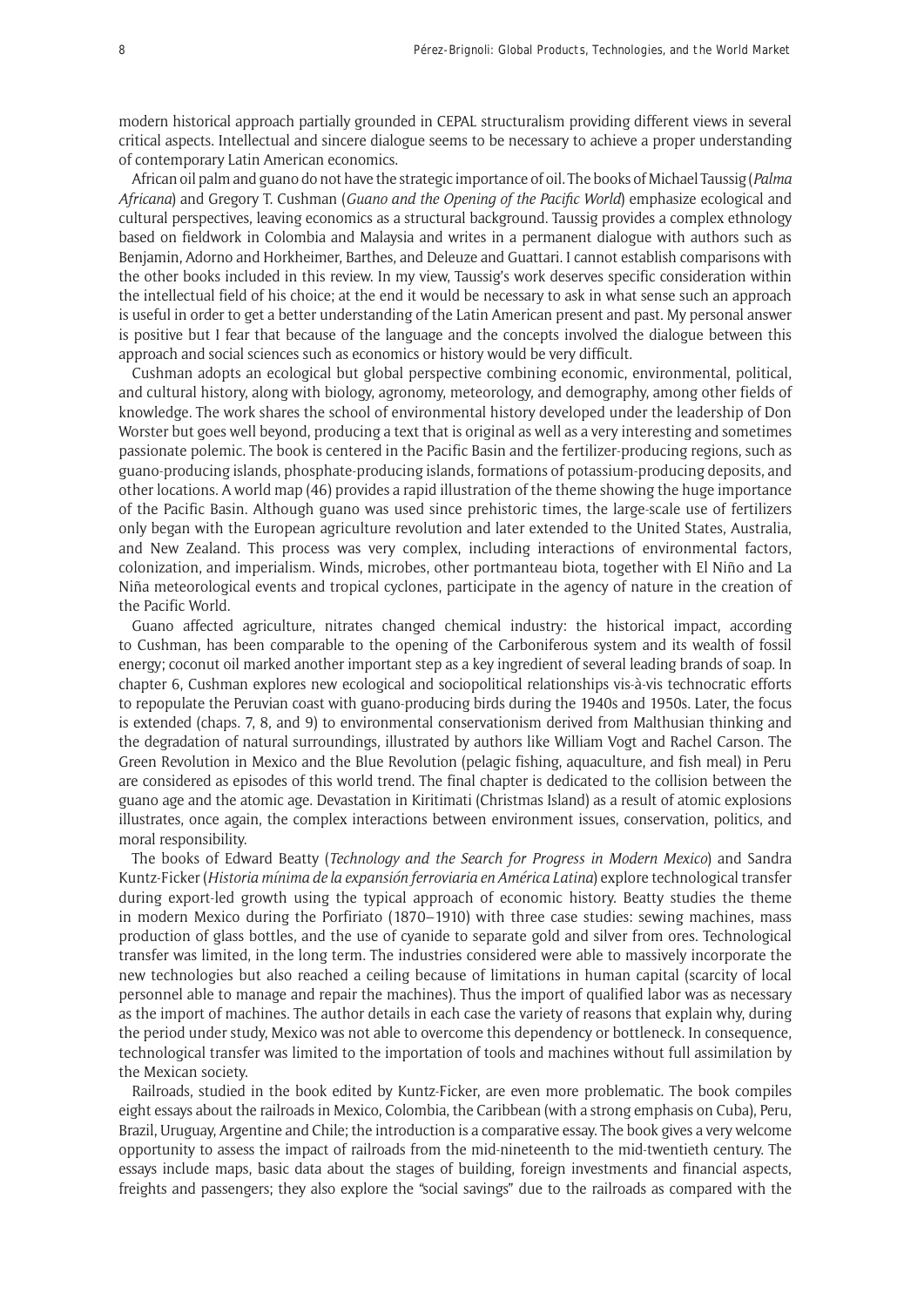alternative transportation available, following the classic studies of Fogel, Fishlow and Coatsworth.21 Other issues under consideration are forward and backward linkages related to the railroads, applying the ideas developed by Albert Hirschman.<sup>22</sup> The vision that comes from this book avoids any simplification but does not hide the fact that, in the end, the economic impact of railroads seems to be limited, particularly if we put the Latin American case in parallel with countries experiencing strong processes of industrialization. Perhaps the main explanations of this limitation in economic impact are the absence of backward linkages and the rapid and irremissible railroad decline after 1950.

Some final thoughts: first, the examples provided by the books reviewed show, once again, that comparison is fruitful but always requires the inclusion of different levels: one between countries and another against the trajectory of the same country (before and after). Second, it is clear that to explain the economic dynamic it is necessary to integrate cultural and sociopolitical factors. Last but not least, the world system makes full sense only through considering the network of power, which also includes—far beyond economics—political, cultural, ideological, and geopolitical aspects.

After reading the wonderful book by Dietrich, I returned to the legacy of Gunnar Myrdal (1898–1987). Coming from the study of economic cycles and monetary aspects, Myrdal formulated in 1944, in a sociological context, the important principle of circular and cumulative causation, which was later extended to economic relationships.23 At the same time, he addressed a very perceptive panorama of the political elements in economic thinking and published several books about the international economy and the problem of underdevelopment.<sup>24</sup> The framework provide by CEPAL structuralism is still valuable, as is the United Nations lens on the world economy, particularly in the 1950s and 1960s. In many ways, we still confront the same challenges that were on the intellectual horizon of thinkers like Prebisch, Furtado, and others by 1950: how to understand Latin American economies and societies using original and rigorous theoretical reasoning, and how to draw practical and feasible political recommendations.

## **Author Information**

Héctor Pérez-Brignoli is Professor Emeritus at the Universidad de Costa Rica and Universidad Nacional (Heredia, Costa Rica). He has been a fellow of the Wissenschaftskolleg zu Berlin, the Wilson Center (Washington, DC), and the John Simon Guggenheim Foundation, and visiting professor at several universities of Europe, the United States, and Latin America. Among his publications are *Historical Atlas of Central America* (University of Oklahoma Press, 2003), coauthored with Carolyn Hall; *Breve historia de Centroamérica* (Alianza Editorial, 1985, 1989, 2000 and 2019), translated as *A Brief History of Central America* (University of California Press, 1989); *Breve historia contemporánea de Costa Rica* (Fondo de Cultura Económica, 1997); *La población de Costa Rica, 1750–2000: Una historia experimental* (Editorial Universidad de Costa Rica, 2010); and *Historia global de América Latina: Del siglo XXI a la Independencia* (Alianza Editorial, 2018).

<sup>21</sup> Robert William Fogel, *Railroads and American Economic Growth: Essays in Econometric History* (Baltimore: John Hopkins University Press, 1964); Albert Fishlow. *American Railroads and the Transformation of the Antebellum Economy* (Cambridge, Harvard University Press, 1965); John H. Coatsworth, *Growth against Development: The Economic Impact of Railroads in Porfirian Mexico* (DeKalb: Northern Illinois University Press, 1981).

<sup>22</sup> Albert O. Hirschman, *Essays in Trespassing: Economics to Politics and Beyond* (Cambridge: Cambridge University Press, 1980), 59–97.

<sup>23</sup> Gunnar Myrdal, *An American Dilemma: The Negro Problem and Modern Democracy* (New York: Harper and Brothers, 1944); Gunnar Myrdal et al., *Asian Drama: An Inquiry into the Poverty of Nations*, 3 vols. (New York: Pantheon, 1968). Myrdal shared the Nobel Prize in Economics in 1974 with Friedrich von Hayek.

<sup>24</sup> Gunnar Myrdal, *Economic Theory and Under-Developed Regions* (London: G. Duckworth, 1957), *An International Economy: Problems and Prospects* (New York: Harper and Brothers, 1956), and *The Political Element in the Development of Economy Theory* (London: Routledge and Kegan, 1953).